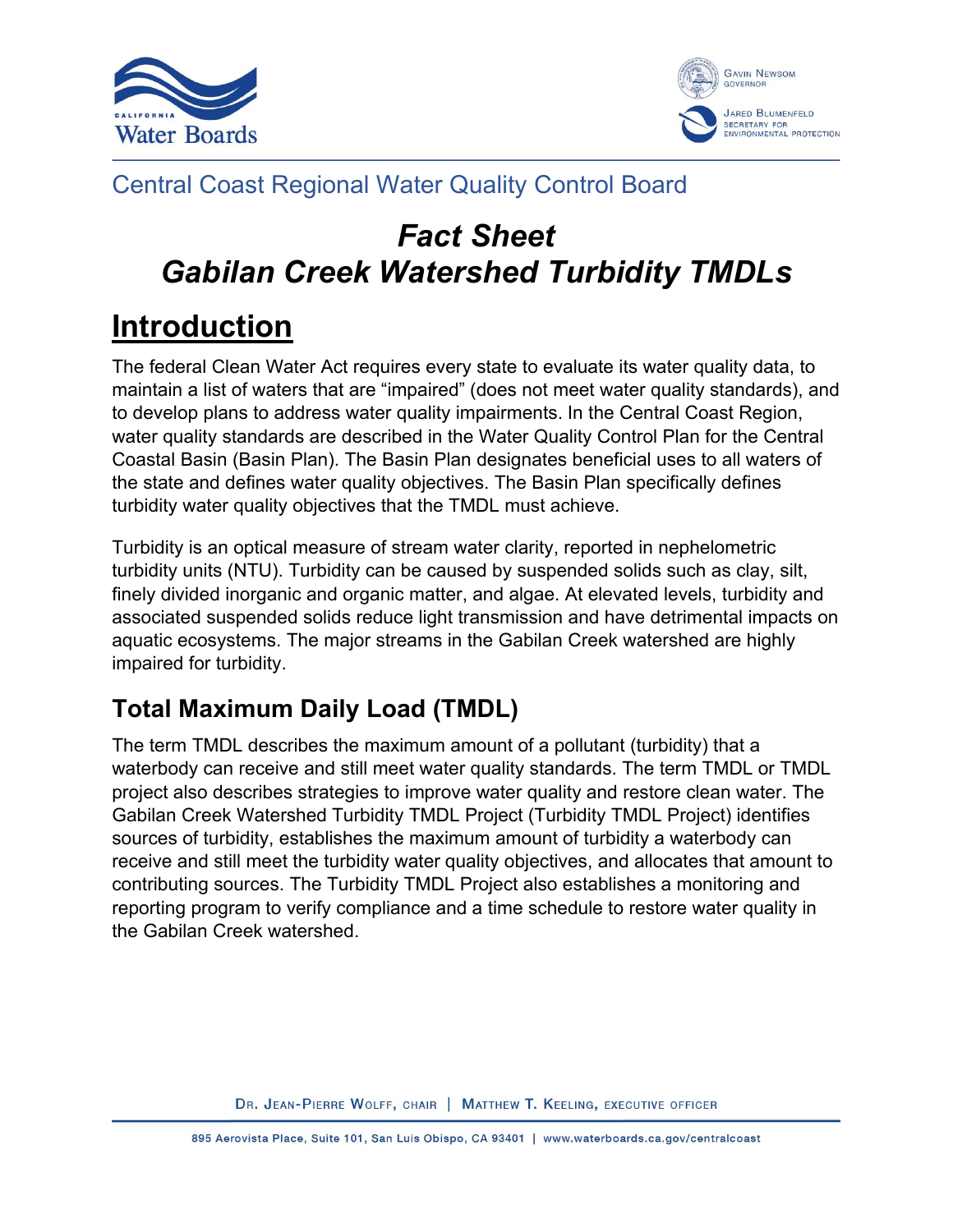# **The Turbidity TMDL Project**

## **Project Area**

The Turbidity TMDL Project area is the 160 square mile Gabilan Creek watershed, which extends from the southwestern slope of the Gabilan Mountains west to Monterey Bay and the Pacific Ocean (refer to figure below). Gabilan Creek is the major stream in this coastal watershed that flows out of the Gabilan Mountains into the alluvial lower Salinas Valley. Gabilan Creek is the first of a series of interconnected waterbodies including the Salinas Reclamation Canal, Tembladero Slough, and Old Salinas River.



Map of the Gabilan Creek watershed.

## **TMDL Impairment Analysis**

The Turbidity TMDL Project identifies turbidity impaired waters in accordance with the Water Quality Control Policy for Developing California's Clean Water Act section 303(d) List. Specifically, staff compared turbidity data to turbidity evaluation guidelines used to determine water quality standards attainment for cold and warm freshwater habitats, COLD (25 NTU) and WARM (40 NTU) respectively.

The table below summarizes the results of this analysis. Streams in the Gabilan Creek watershed have been extensively monitored and samples frequently exceed the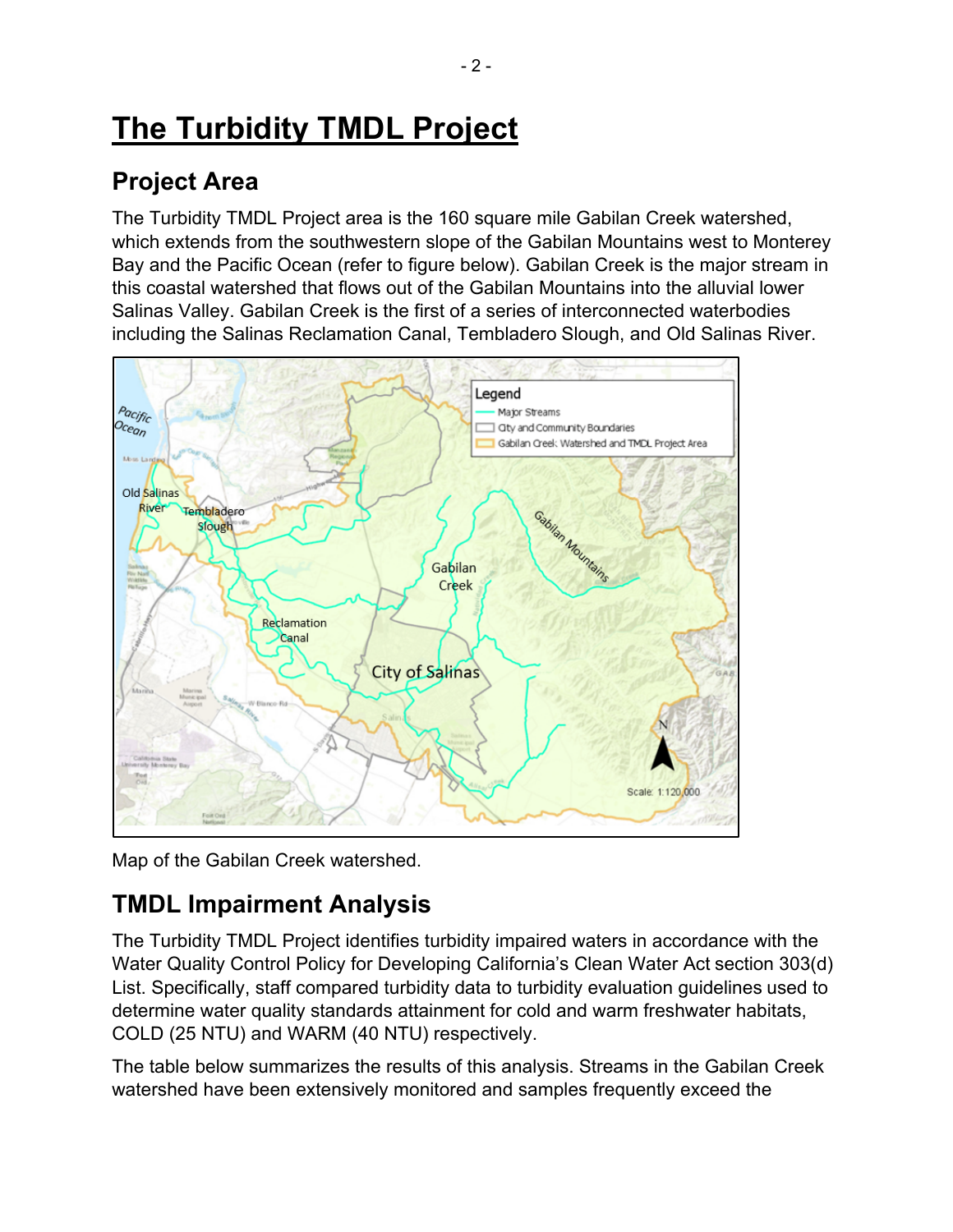evaluation guidelines. Further analysis shown in the table illustrates the magnitude of the turbidity impairments; 50<sup>th</sup> percentile/median turbidity levels greatly exceed the evaluation guidelines.

Table of turbidity summary data for monitoring sites including the percent exceedances of 303(d) List evaluation guidelines and the median of all turbidity data for waterbodies designated as having COLD and/or WARM beneficial uses in the Gabilan Creek watershed. Note: n/a represents beneficial use not applicable to the waterbody.

| Waterbody                                               | <b>Monitoring</b><br>Site Id. | <b>Number of</b><br><b>Samples</b> | <b>COLD</b><br>$%$ of<br><b>Samples</b><br>$\geq$ 25 (NTU) | <b>WARM</b><br>$%$ of<br>Samples ≥<br><b>40 (NTU)</b> | <b>50th</b><br><b>Percentile</b><br><b>Median</b><br>(NTU) |
|---------------------------------------------------------|-------------------------------|------------------------------------|------------------------------------------------------------|-------------------------------------------------------|------------------------------------------------------------|
| <b>Gabilan Creek</b>                                    | 309GAB                        | 92                                 | 91                                                         | 86                                                    | 259                                                        |
| <b>Natividad Creek</b>                                  | 309NAD                        | 164                                | 88                                                         | 76                                                    | 100                                                        |
| <b>Salinas Reclamation</b><br><b>Canal/Alisal Creek</b> | 309ALG                        | 158                                | 89                                                         | 81                                                    | 119                                                        |
| <b>Salinas Reclamation</b><br>Canal                     | 309ALD                        | 104                                | n/a                                                        | 61                                                    | 56                                                         |
| <b>Salinas Reclamation</b><br>Canal                     | 309JON                        | 161                                | n/a                                                        | 57                                                    | 52                                                         |
| Tembladero Slough                                       | 309TEH                        | 162                                | n/a                                                        | 90                                                    | 114                                                        |
| Tembladero Slough                                       | 309TDW                        | 176                                | n/a                                                        | 84                                                    | 100                                                        |
| <b>Tembladero Slough</b>                                | 309TEM                        | 38                                 | n/a                                                        | 76                                                    | 68                                                         |
| <b>Old Salinas River</b><br>Channel                     | 309OLD                        | 299                                | 81                                                         | 70                                                    | 74                                                         |
| <b>Alisal Slough</b>                                    | 309ASB                        | 157                                | 65                                                         | 45                                                    | 36                                                         |
| <b>Merrill Ditch</b>                                    | <b>309MER</b>                 | 162                                | 93                                                         | 86                                                    | 107                                                        |
| Espinosa Slough                                         | 309ESP                        | 161                                | 80                                                         | 76                                                    | 108                                                        |
| Santa Rita Creek                                        | 309RTA                        | 60                                 | 90                                                         | 83                                                    | 200                                                        |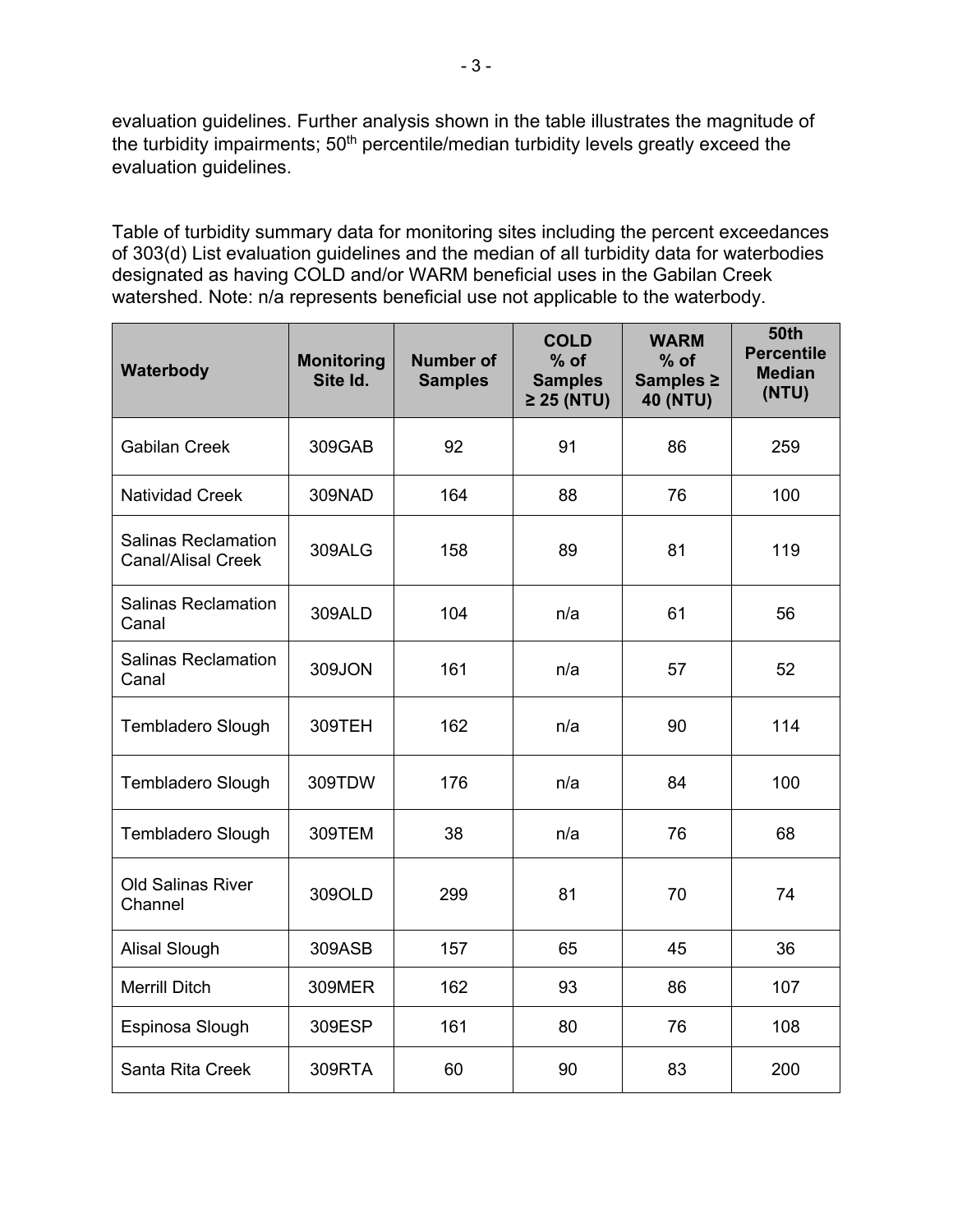#### **Turbidity Numeric Targets and Water Quality Objectives**

Numeric targets define the turbidity levels, in NTU, necessary to achieve the turbidity water quality objectives and therefore, the water quality necessary to support designated beneficial uses (i.e., water quality standard attainment). Staff is developing turbidity numeric targets for the TMDL based on the turbidity water quality objective in the Basin Plan, which states the following:

*Waters shall be free of changes in turbidity that cause nuisance or adversely affect beneficial uses.*

*Increase in turbidity attributable to controllable water quality factors shall not exceed the following limits:* 

- 1. *Where natural turbidity is between 0 and 50 Nephelometric Turbidity Units (NTU), increases shall not exceed 20 percent.*
- 2. *Where natural turbidity is between 50 and 100 NTU, increases shall not exceed 10 NTU.*
- 3. *Where natural turbidity is greater than 100 NTU, increases shall not exceed 10 percent.*

The turbidity water quality objective has two parts, and both are being considered during the development of potential turbidity numeric targets.

- · Part one (the narrative component of the turbidity water quality objective) potential TMDL numeric targets derived from published studies and research on the adverse effects of turbidity on aquatic life.
- · Part two (the numeric turbidity water quality objective) potential TMDL numeric targets derived from analysis natural turbidity water quality conditions of reference streams.

#### **Source Analysis**

The Turbidity TMDL Project source analysis identifies different types of land cover, land conditions, management activities, and parties potentially responsible for turbidity in the Gabilan Creek watershed. Central Coast Water Board staff use several methods to identify potential sources of turbidity in a watershed including GIS analysis, published studies, field observations, and discussions with stakeholders. Since suspended sediments cause turbidity, studies that analyzed sources of sediment are particularly relevant to understanding sources of turbidity. Potential sources of turbidity identified in the Gabilan Creek watershed and potential responsible parties are summarized in the table below.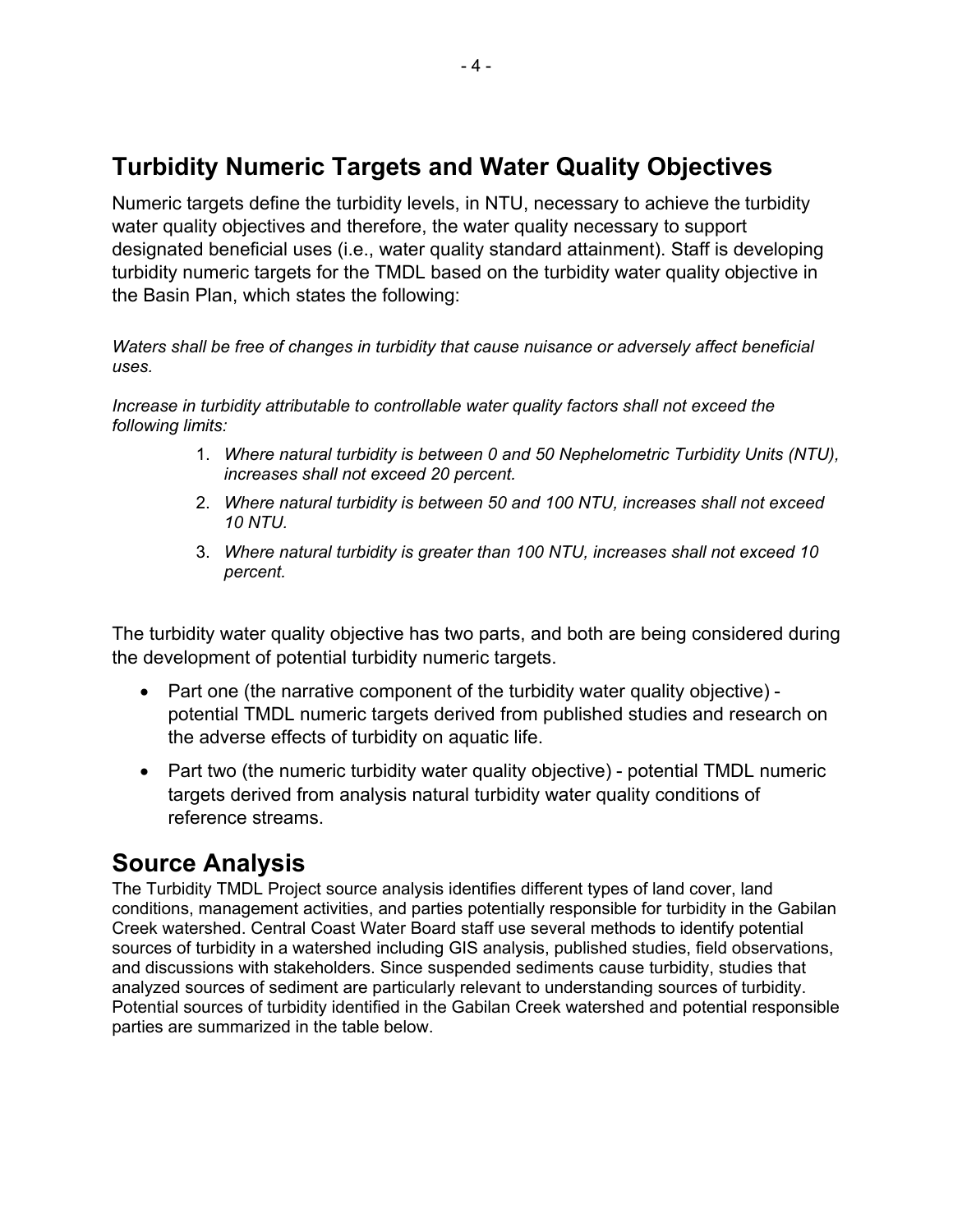Table summarizing types of land cover/uses, potential sources of turbidity, and responsible parties in the Gabilan Creek watershed.

| <b>Type of Land Cover/Use</b> | <b>Description</b>                                                 | <b>Responsible Parties</b>                                                                    |  |
|-------------------------------|--------------------------------------------------------------------|-----------------------------------------------------------------------------------------------|--|
| <b>Natural Areas</b>          | Erosion from undeveloped                                           | Landowners, ranching                                                                          |  |
|                               | areas and woodlands                                                | operations                                                                                    |  |
| Wetland                       | Channel maintenance                                                | MCWRA, County of<br>Monterey, landowners and<br>owners and operators of<br>agricultural lands |  |
| Wetland                       | Stream or channel bank<br>erosion                                  | <b>MCWRA, landowners</b>                                                                      |  |
| Croplands                     | Sediment erosion from<br>strawberry fields with plastic<br>mulches | Owners and operators of<br>agricultural lands and<br>landowners                               |  |
| Croplands                     | Irrigation runoff from farm<br>fields                              | Owners and operators of<br>agricultural lands                                                 |  |
| Croplands                     | Stormwater runoff from farm<br>fields                              | Owners and operators of<br>agricultural lands                                                 |  |
| Nurseries and<br>Greenhouses  | Stormwater runoff from<br>imperious surfaces                       | Owners and operators of<br>agricultural lands,<br>cannabis cultivators                        |  |
| <b>Rural roads</b>            | Roadside ditch erosion                                             | County of Monterey,<br>landowners, owners and<br>operators of agricultural<br>lands           |  |
| Highways                      | <b>Channel erosion</b>                                             | Caltrans                                                                                      |  |
| Wetlands                      | Channel erosion of un-<br>vegetated creeks                         | MCWRA, County of<br>Monterey, landowners,<br>owners and operators of<br>agricultural lands    |  |
| Grasslands                    | Over grazing                                                       | Landowners and<br>operators of ranching<br>operations                                         |  |
| All                           | Insufficient vegetative buffers<br>along creeks                    | Landowners and land<br>managers                                                               |  |
| Developed urban areas         | Urban stormwater runoff                                            | City of Salinas, County of<br>Monterey, Caltrans                                              |  |
| Developed urban areas         | <b>Construction stormwater</b><br>runoff                           | Landowners                                                                                    |  |
| Developed urban areas         | Industrial stormwater                                              | Landowners                                                                                    |  |
| All                           | Pumping (drainage lift pumps<br>and tile drain sump pumps)         |                                                                                               |  |
| Wetlands                      | Over steepened channels                                            | MCWRA, County of<br>Monterey, owners and<br>operators of agricultural<br>lands.               |  |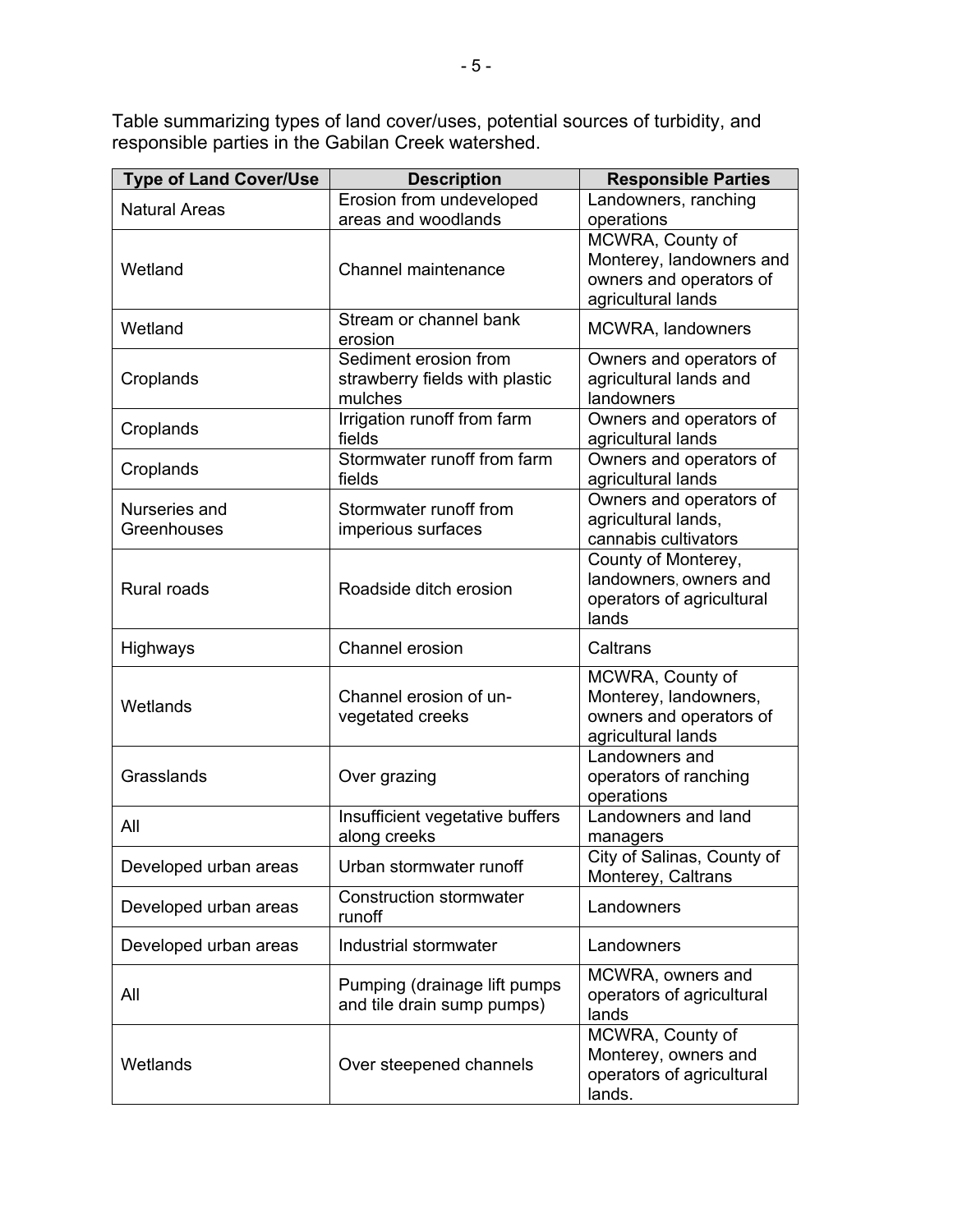#### **Implementation**

The Turbidity TMDL Project uses both regulatory and non-regulatory mechanisms for implementation. Regulatory mechanisms include National Pollutant Discharge Elimination System (NPDES) permits and Waste Discharge Requirements (WDRs). Examples of NPDES permits include municipal stormwater permits and construction and industrial permits. Cannabis cultivation and Irrigated agricultural operations are enrolled in WDRs. The primary non-regulatory mechanism for controlling turbidity is the State's Nonpoint Source Implementation and Enforcement Policy, which outlines key elements to control pollution.

Turbidity TMDLs can also be implemented through the Monterey County Regional Stormwater Resource Management Plan (Regional Plan), which was developed by the Greater Monterey Integrated Regional Water Management (IRWM) stakeholders. The Regional Plan is a comprehensive stormwater management strategy for the greater Monterey Region, which encompasses the Gabilan Creek watershed. Grants are a funding source available to for stakeholders in the watershed to implement the turbidity TMDLs.

# **TMDL Adoption and Approval Process**

Central Coast Water Board staff are in the initial phases of the TMDL approval process which includes the following sequential steps:

- · Central Coast Water Board adoption (estimated December 2021)
- · State Water Resources Control Board approval
- · California Office of Administrative Law approval (which defines the effective date of the TMDL);
- · U.S. Environmental Protection Agency approval.

The California Environmental Quality Act (CEQA) requires that the Central Coast Water Board to disclose and consider the environmental implications of adopting the Gabilan Creek watershed TMDLs. Environmental information will be available in electronic format from Turbidity TMDL project website with the Turbidity TMDL adoption Staff Report.

Public participation is an important element throughout the course of TMDL Project development. Central Coast Water Board staff will notify interested parties of opportunities for public participation including public meetings and workshops; staff also